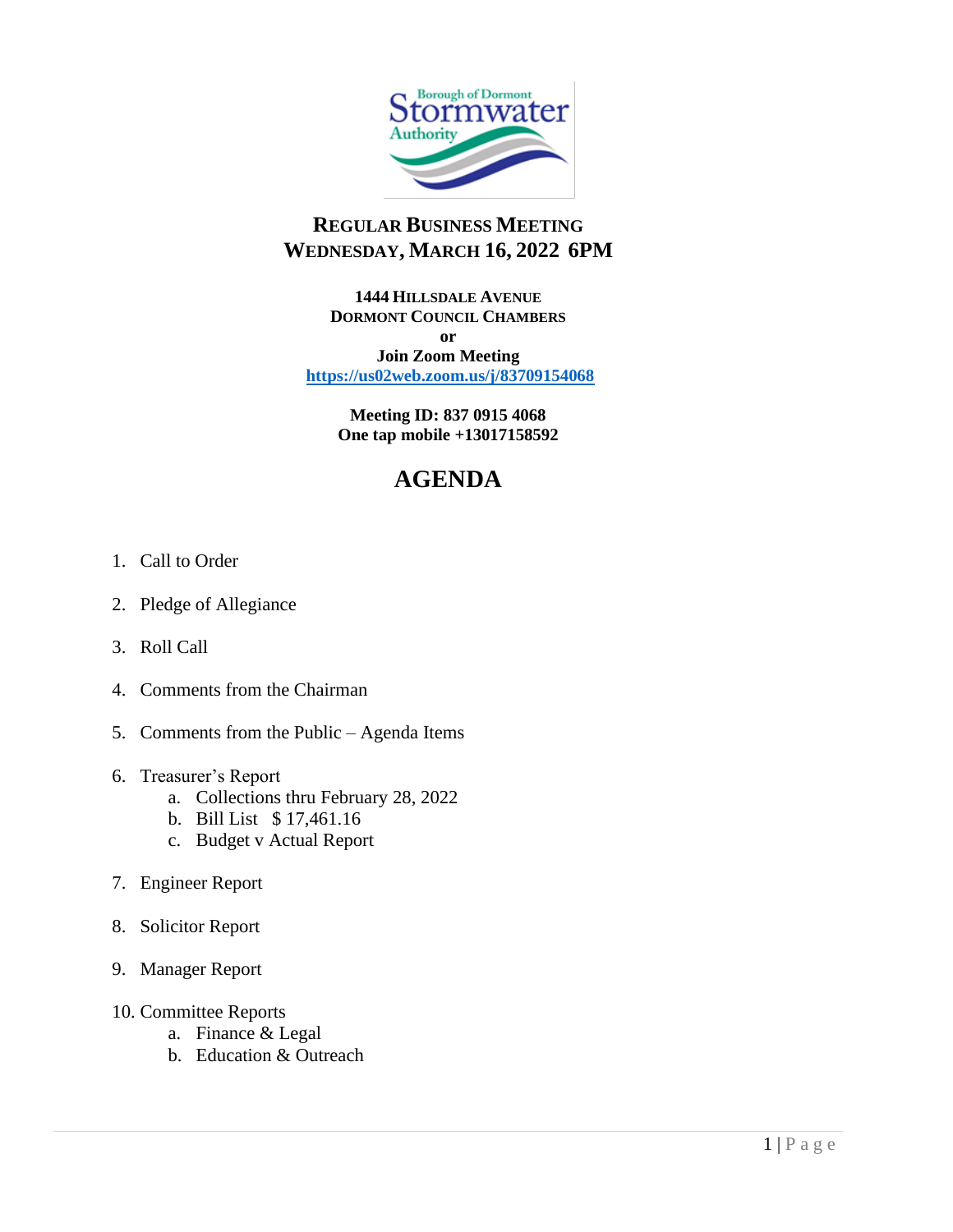

- 11. Motion to Approve the Consent Agenda
	- a. Meeting Minutes for January 19, 2022
	- b. Meeting Minutes for February 16, 2022
	- c. Special Meeting Minutes for March 10, 2022
	- d. Bill List February 16, 2022
	- e. Bill List March 16 , 2022
	- f. Treasurer's Report February 2022
	- g. Treasurer's Report March 2022
	- h. Engineer's Report February 2022
	- i. Engineer's Report March 2022
	- j. Manager's Report February 2022
	- k. Manager's Report March 2022
	- l. Payment February and March Invoice from Solicitor
	- m. Payment February and March Invoice from Engineer
	- n. Payment February and March Invoice from Manager

#### 12. Action Items

- a. Motion to adopt Resolution 01-2022 authorizing a grant application request in the amount of \$500,000 through the Local Share Account, Commonwealth Financing Agency. (This will confirm action taken at the virtual meeting on March 10)
- b. Motion to approve a website hosting agreement for TrailBlaze Creative in the amount of \$1,400 per year – first year no charge.
- c. Motion to authorize a grant application to PA American Water for an Environmental Grant in the amount of \$10,000 for the installation of a rain garden on W. Liberty Avenue. (Applications are due March 31.)
- d. Motion to replace a catch basin in the Espy Avenue parking lot and to authorize CCTV of the downstream line segment. (See Memo from Authority Engineer)